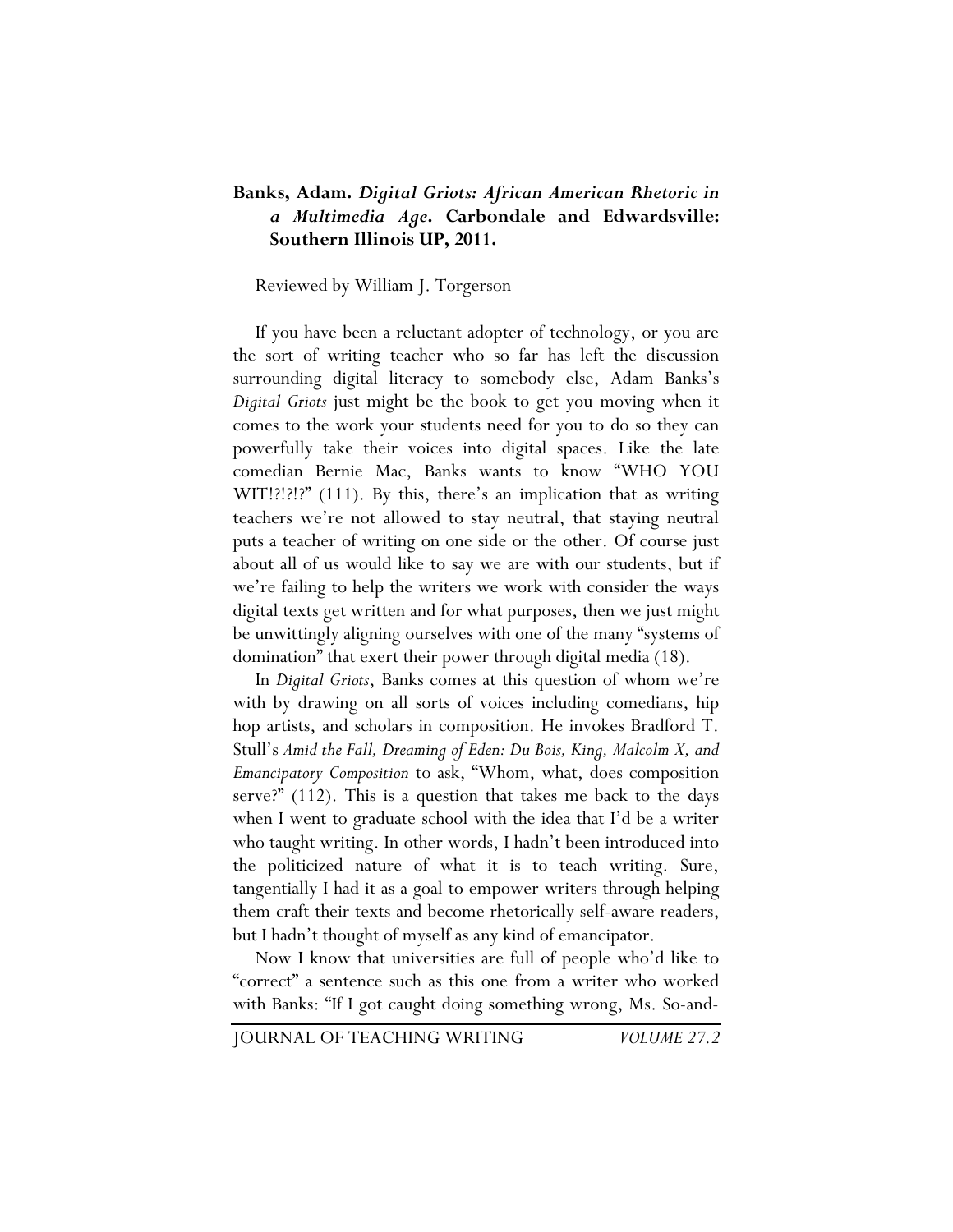So would whup my behind right then and there, and then I would always get another whuppin when I got home, because the news always beat you home–even if you didn't have a phone" (96). Just as there's been a lot of work done and work that still needs to be done to make sure each voice has the space to be honored and heard within the university conversation, Banks urges us to what's next: "Black people must see themselves in the digital story" (5).

For someone like me, who is not black and who teaches three sections of first year writing courses each semester, I wonder to what degree I'm helping my students see themselves in the digital story. I came to this text as someone intellectually hungry on the subject of multimodal writing in the classroom, but not as an African American Rhetoric or digital writing scholar. I'm first a creative writer with an M.F.A. degree in fiction who writes novels and scripts and who has come to digital texts–certainly at first–the result of a university push for an online component to writing courses. For me, this requirement has taken me on an intellectual journey from course management systems such as Blackboard on to Wordpress blogs, to investigations made possible by a technology grant, to where I am now incorporating video into our writing projects and working with my students to write ePortfolios. It's also an intellectual trip that brought me to *Digital Griots*.

Banks's text was suggested to me by my colleague, Dr. Carmen Kynard, who directs the First-Year Composition program where I teach at St. John's University in New York. I had been pestering her–along with another colleague–for about a month to join me in my attempt to begin to publish conversations about writing to iTunes via the program *Prof. Torg's Read, Write, & Teach Digital Book Club*. As it turned out–unbeknownst to Carmen–she was given some props in *Digital Griots* for her article, "Wanted: Some Black Long Distance [Writers]: Blackboard Flava Flavin and other AfroDigital experiences in the classroom." If you are a teacher of writing, you likely know how difficult it is to make time to read any text that hasn't been assigned for your class or written by one of your students. Many of us chose to teach writing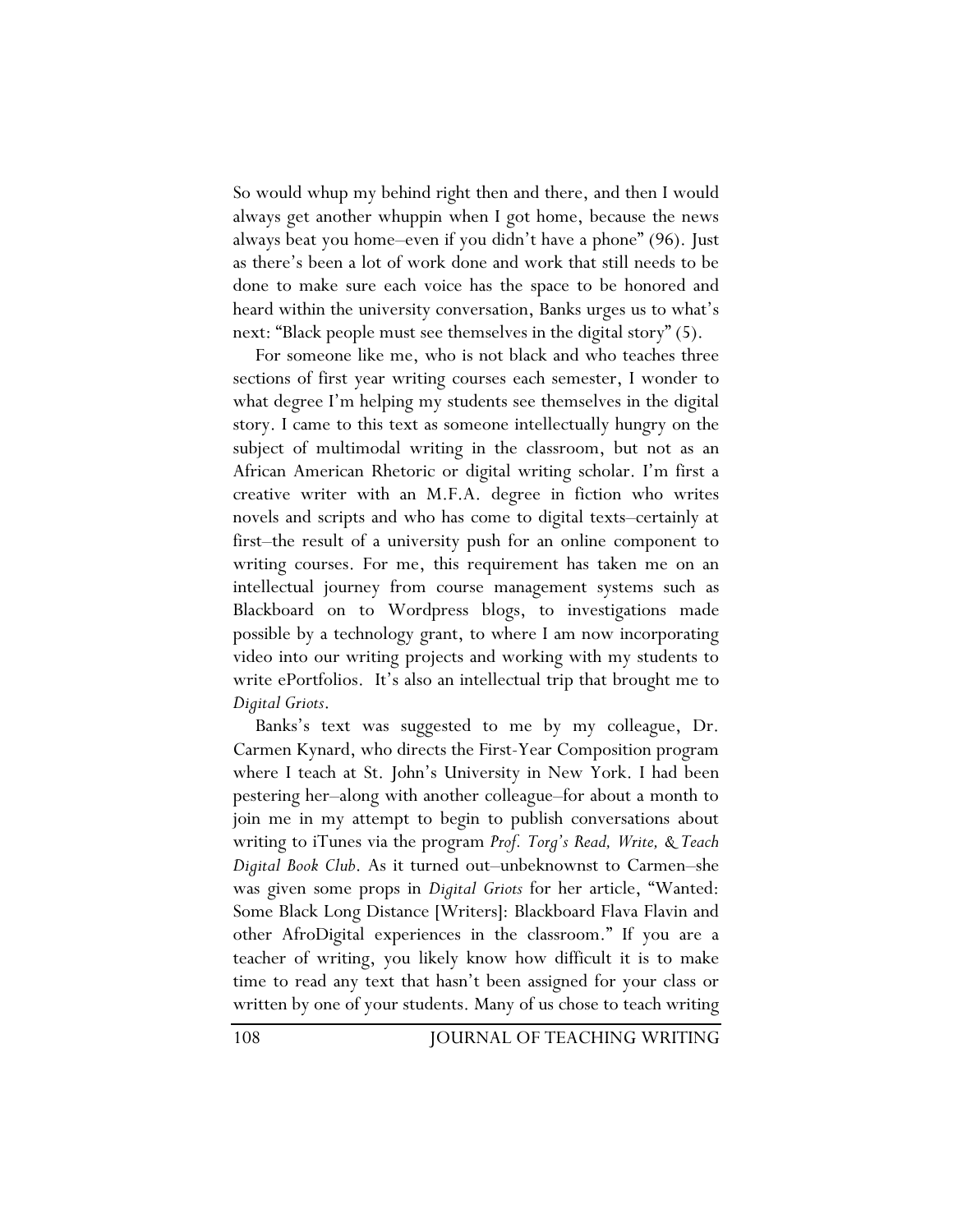in part because we loved to read, but because it can be difficult to make time for the act, I tried to give myself–and two of my colleagues–an assignment of sorts. That Carmen suggested a book with the words "digital" and "multimedia" in the title was an added bonus to my Digital Book Club project.

Given my lack of expertise all things African American rhetoric and griot storytellers, I found it helpful that Banks opened the first chapter by invoking D'Jimo Kouyate who in his essay "The Role of the Griot" explains, "One of the roles that the griot in African society had before the Europeans came was maintaining a cultural and historical past with that of the present" (10). In order to achieve this sort of conversation with the past in *Digital Griots*, Banks takes the identity of the African griot storyteller and connects that role to the modern-day DJ. He explains the purpose of his book as follows:

This book looks to scratch, to interrupt, to play a while in the grooves of two records–disciplinary conversations about African American rhetoric and those about multimedia writing–to begin to blend and loop them while posing one question: how can African American rhetorical traditions and practices inform composition's current endeavors to define, theorize, and practice multimedia writing? (2)

Reading this, I begin to consider the rhetorical traditions of my students–whatever those traditions might be–and reflect on the ways I have and have not helped them bring their rhetorical histories into the writing we do together. In passages such as the one above, Banks admirably allows the worlds relevant to the subject matter of *Digital Griots*–in this case the world of the DJ and African American culture–to inform the figurative language choices he makes within the book. Phrases such as "wiki with the audience," the notion of the "scratch," and Banks's description of his reluctance to write about community work as "like a doubledutch jump-roper lurching toward the rope but never jumping . . . " are all examples of writing to be admired for the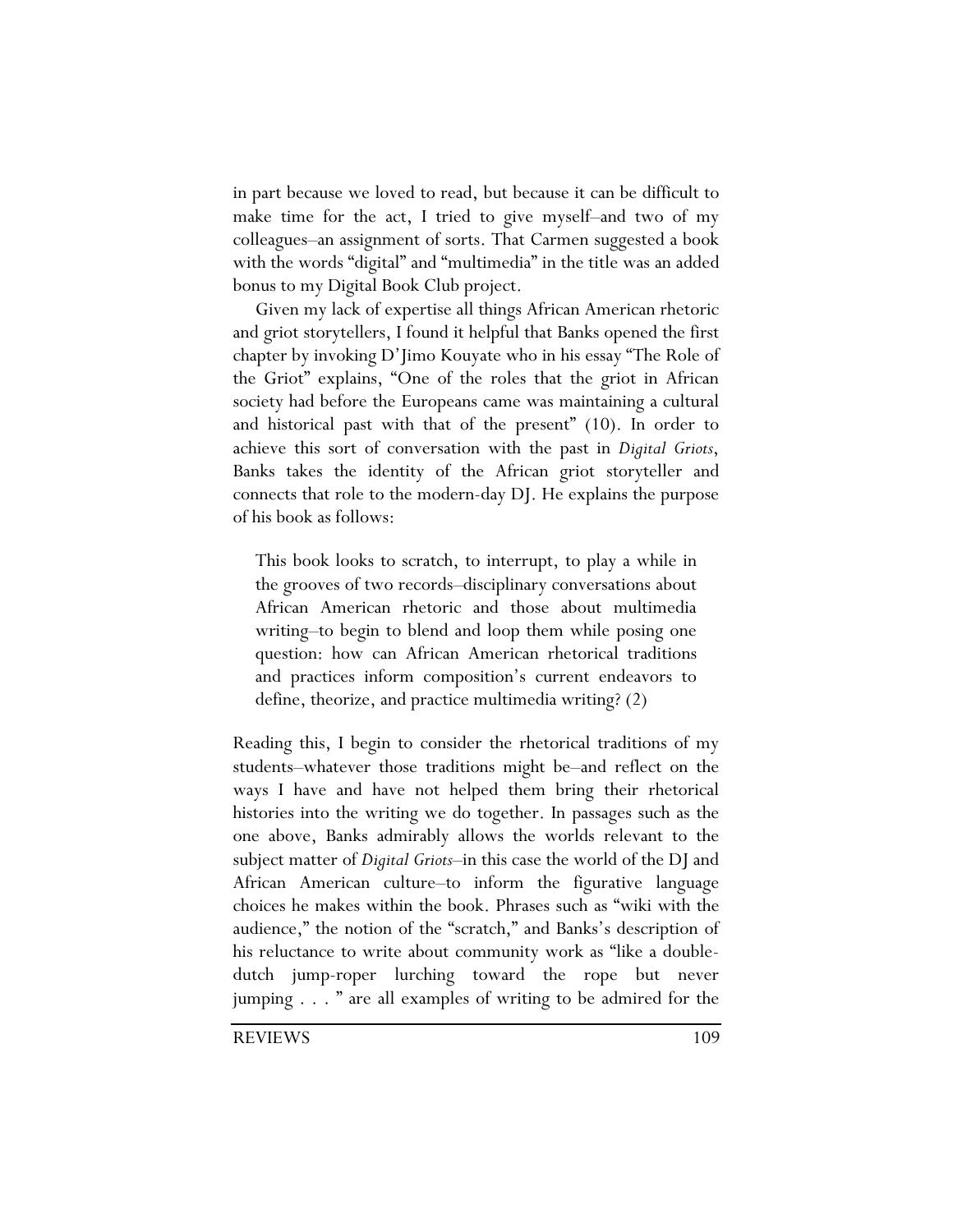ways in which they connect the content of the book to the language choices made in the writing of the text (51, 2, 41).

*Digital Griots* has an interesting structure in that, as Banks describes, it "models the mix and remix and becomes a kind of a mixtape of its own" (7-8). The book opens with a chapter entitled "Groove: Synchronizing African American Rhetoric and Multimedia Writing through the Digital Griot." Banks is sharp here, using the metaphor of the griot to bring together African American Rhetoric and the need for that rhetoric to reach digital spaces in meaningful ways. For those writing teachers hanging back out of this virtual place, Banks establishes here that "Our immersion in so many media and technologies becomes a central element of what writing has become . . . " (12). Banks debunks technology as a neutral tool and highlights "African American skepticism of white, Western reverence–even worship–of technology and the fierce determination that black people have always had to be free, to assert their own individual and collective humanity in relationship with technologies and in resistance to systems of domination" (18). Banks harks back to the Ebonics debates and offers a challenge:

at this moment in 2011, anyone still attempting to argue that Ebonics is a problem for black students or that it is somehow connected to a lack of intelligence or lack of desire to achieve is about as useful as a Betamax video cassette player, and it's time for those folks to be retired, be they teachers, administrators, or community leaders, so the rest of us can try to do some real work in the service of equal access for black students and all students. (15)

I appreciate the "Betamax" metaphor, and I read this passage as both an argument and invitation that I think we're ready for when it comes to digital media. Let me rework Banks's lines here into a challenge for my teaching and maybe yours, too. At this moment in 2011, anyone still attempting to teach writing without incorporating digital texts is about as useful as a Betamax video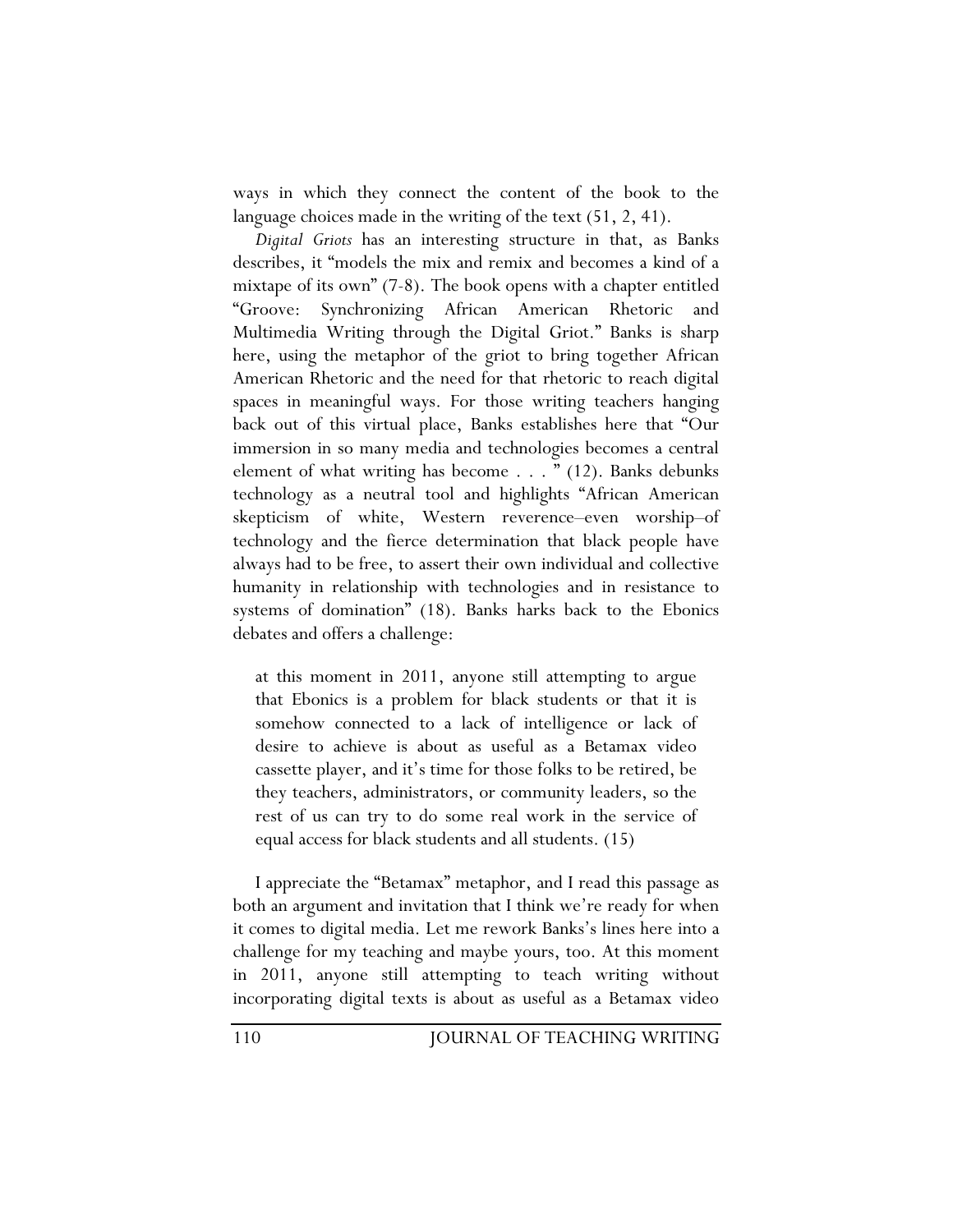cassette player, and it's time for those folks to be retired so the rest of us can try to do some real work in the service of equal access for all students. So I've used Banks's language and reworked it into an extension or rephrasing of the argument I read in *Digital Griots*.

Once Banks establishes the urgency with which we should try and help our students into digital conversations, we are warned in "Mix: Roles, Relationships, and Rhetorical Strategies in Community Engagement" about the ways in which writing into the digital space can require us to give up who we are in order to participate via the multimodal text. It's a chapter which for me eulogizes my axing of Blackboard from my classes in order to use Wordpress blogs for some of the increased ways in which writers can customize the look of the pages according to who they are and the education they are in the midst of claiming. As suggested by the word "community" in this chapter, Banks's work is not confined to the physical boundaries of the campus. Here he details his extensive community-building projects. Banks explains his philosophy as related to working with the community that surrounds campus: "The one-way model of a professor taking his or her 'expertise' to some audience that professor has decided could benefit from it has its place, but it was never my place or my way" (45). Banks notes here–and it's an observation that I can easily link to what I've experienced when students write with me in a digital space–I learn at least as much from the students as they learn from me. Rather than thinking of himself as someone who will impart his knowledge to the community, Banks recognizes how much he learns from those in the community with whom he works.

The highlight of the mix chapter for me was the course descriptions of the classes Banks taught in the community. My favorite was "Afrofuturism: Communities, Technologies, Struggle," which "asked people to consider how technologies can be used, reimagined, and redesigned to meet the needs of African American communities and challenged people to develop futuristic visions for neighborhoods, cities, and the broader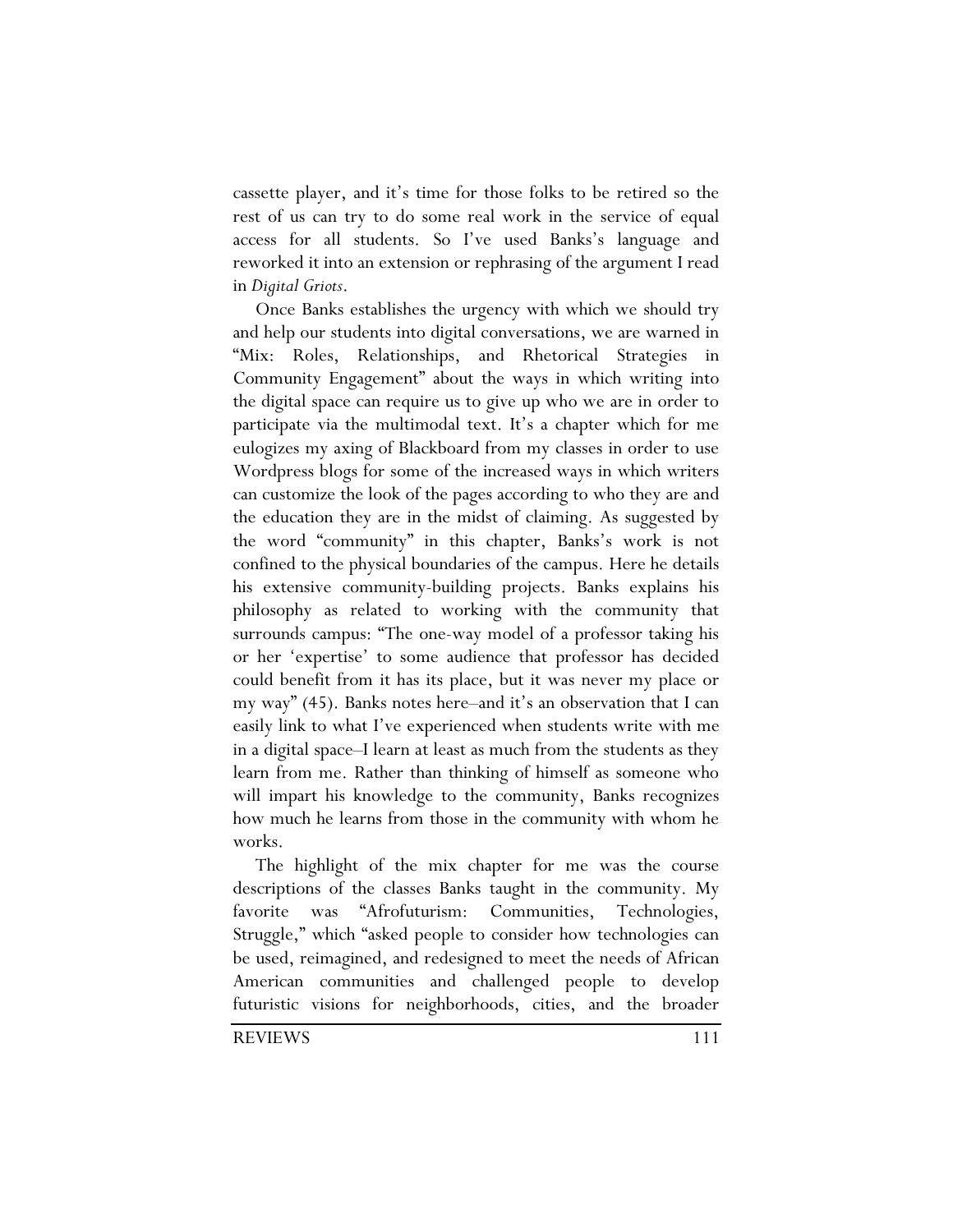African American community" (71). It's a course that holds a lot of possibilities for my own teaching in that students of all rhetorical histories can work to reimagine how technology might meet the needs of their various and diverse communities. This chapter is especially practical in that it contains a list of readings and ten classroom activities including a technology literacy narrative and storytelling festival.

From community engagement and service learning, Banks takes us to the "Remix: Afrofuturistic Roadmaps–Rememory Remixed for a Digital Age" and warns us of the dangers we all face when we refuse to look critically at the power that is inherent in the digital wave of texts that assaults most of us. Banks turns to poet Kamau Daaood whose "Blakey's Sticks" causes me to consider all those students–and sometimes myself–who can be found walking across campus with their minds in their phones oblivious to those around them. Take note of Daaood's treacherous metaphor which describes, "a spider, waiting for you on the world wide web,/wants you to pick cotton in cyberspace" (94).

As a teacher of writing, I find it a tricky philosophical trail to try and balance my invitation into the digital space with the dangers that can come from cell phone or computer addiction. Even the prospect of introducing a computer or cell phone into class seems to invite a student to fiddle with those devices instead of listening to their classmates or engaging in face-to-face conversation. I didn't leave Banks's book with a clear idea of who these digital enslavers might be, but I am more than ever on the lookout for ways in which the net can dehumanize any of us and reduce us to homogenized and mindless punchers of the keys who fill up somebody else's bank account or increase the virtual clout of some power or another.

In "Fade: Notes toward an African American Rhetoric 2.0," Banks ends where he began, by invoking DJ Paul D. Miller who proclaims that "DJing is writing, writing is is DJing" (153). As someone who tries to expand students' notions of what a text is– including texts that range from the clothes we choose in the morning to all those ads that visit us when we're reading from